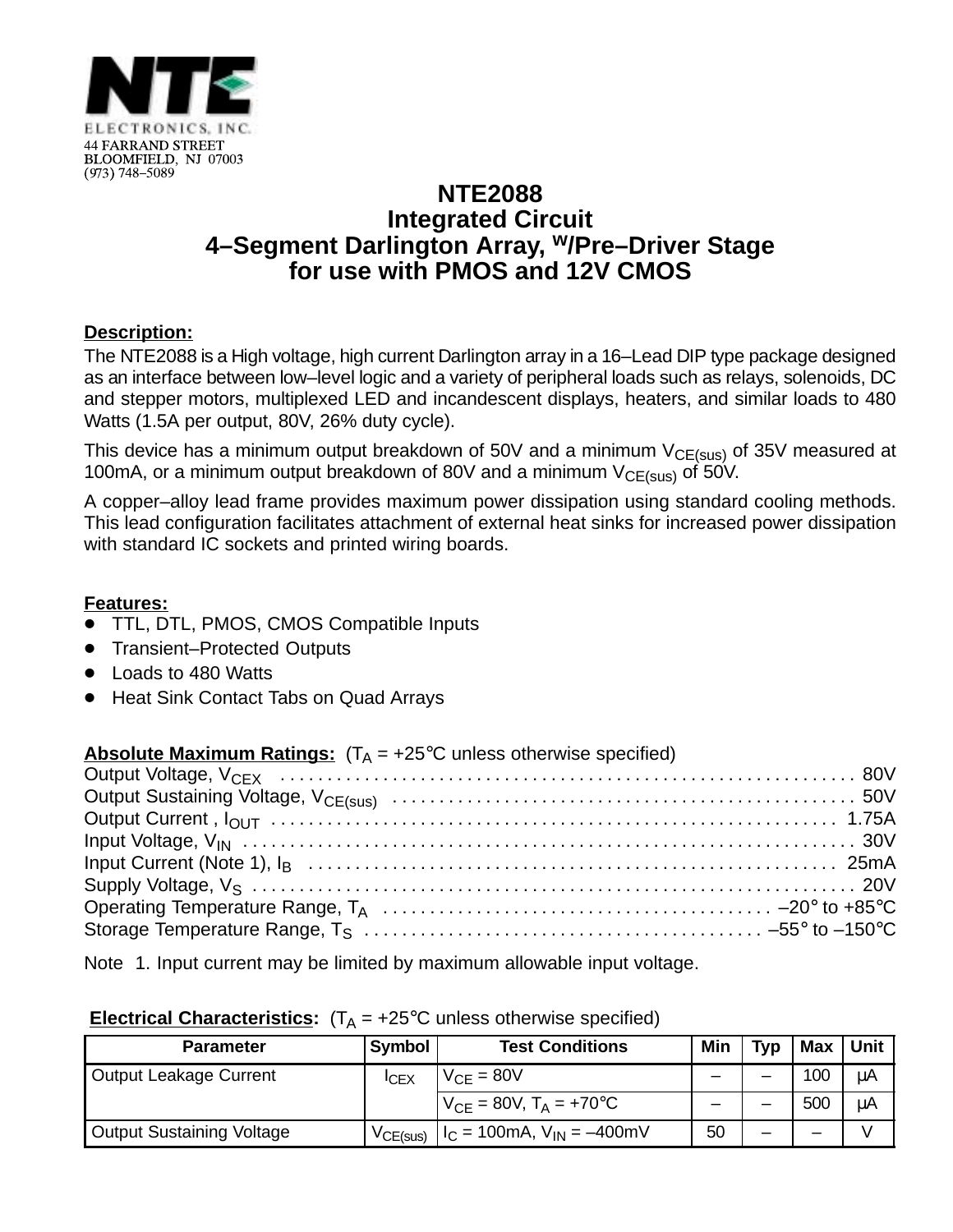|  | <b>Electrical Characteristics (Cont'd):</b> $(T_A = +25^{\circ}C \text{ unless otherwise specified})$ |
|--|-------------------------------------------------------------------------------------------------------|
|--|-------------------------------------------------------------------------------------------------------|

| <b>Parameter</b>                            | Symbol                  | <b>Test Conditions</b>                                               | Min | <b>Typ</b> | <b>Max</b> | <b>Unit</b> |
|---------------------------------------------|-------------------------|----------------------------------------------------------------------|-----|------------|------------|-------------|
| <b>Collector-Emitter Saturation Voltage</b> | $V_{CE(sat)}$           | $I_C = 500 \text{mA}, V_{IN} = 5V$                                   |     |            | 1.1        | V           |
|                                             |                         | $I_C = 750 \text{mA}, V_{IN} = 5V$                                   |     |            | 1.2        | V           |
|                                             |                         | $I_C = 1A$ , $V_{IN} = 5V$                                           |     |            | 1.3        | V           |
|                                             |                         | $I_C = 1.25A$ , $V_{IN} = 5V$                                        |     |            | 1.4        | V           |
|                                             |                         | $I_C = 1.5A$ , $V_{IN} = 5V$                                         |     |            | 1.5        | V           |
| <b>Input Current</b>                        | $I_{IN(ON)}$            | $V_{IN} = 5V$                                                        |     |            | 400        | μA          |
|                                             |                         | $V_{IN} = 12V$                                                       |     |            | 1250       | μA          |
| Input Voltage                               | $V_{IN(ON)}$            | $V_{CF} = 2V$ , $I_C = 1.5A$                                         |     |            | 5          | V           |
| <b>Supply Current</b>                       | $\mathsf{I}_\mathsf{S}$ | $I_C = 500 \text{mA}, V_{IN} = 5V$                                   |     |            | 4.5        | mA          |
| Turn-On Delay                               | t <sub>PLH</sub>        | 0.5 $E_{IN}$ to 0.5 $E_{OUT}$                                        |     |            | 1.0        | μs          |
| Turn-Off Delay                              | t <sub>PHL</sub>        | 0.5 E <sub>IN</sub> to 0.5 E <sub>OUT</sub> , I <sub>C</sub> = 1.25A |     |            | 1.5        | μs          |
| Clamp Diode Leakage Current                 | $I_R$                   | $V_R = 80V$                                                          |     |            | 50         | μA          |
|                                             |                         | $V_R = 80V$ , $T_A = +70^{\circ}C$                                   |     |            | 100        | μA          |
| <b>Clamp Diode Forward Voltage</b>          | $V_F$                   | $I_F = 1A$                                                           |     |            | 1.75       | V           |
|                                             |                         | $I_F = 1.5A$                                                         |     |            | 2.0        | V           |

**Pin Connection Diagram**